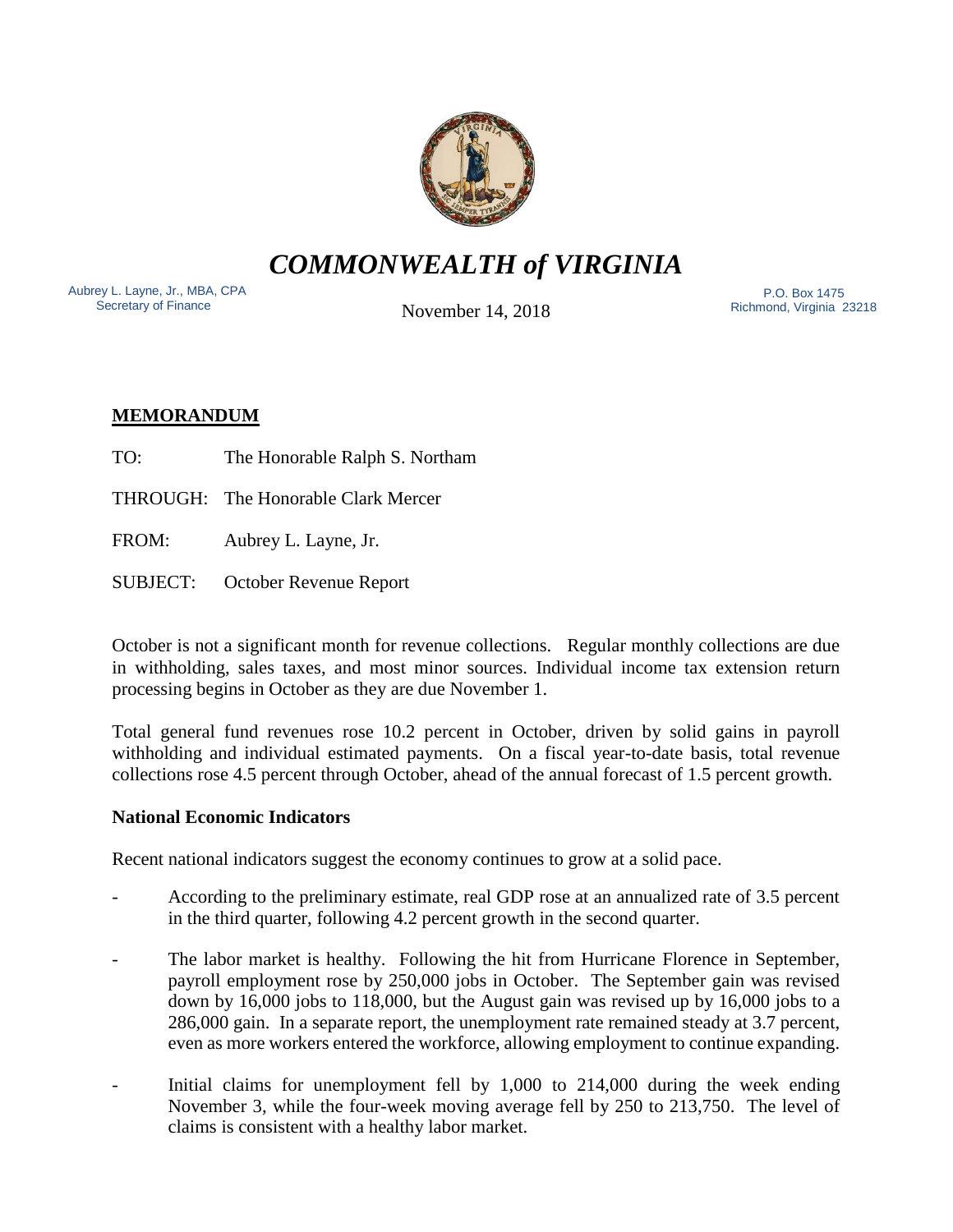November 14, 2018 Page 2 of 4

- The Conference Board's index of leading indicators rose 0.5 percent in September following a 0.4 percent increase in August, suggesting the economic expansion should continue to strengthen.
- The Conference Board's index of consumer confidence rose 2.6 points to 137.9 in October, a high for this expansion. Both the expectations and present conditions components increased for the month.
- Conditions in the manufacturing sector remained solid in October, although the Institute of Supply Management index dipped slightly from 59.8 to 57.7.
- The CPI rose 0.1 percent in September after increasing 0.2 percent in August. The index stands 2.3 percent above September 2017. Core inflation (excluding food and energy prices) also rose by 0.1 percent, and is 2.2 percent above a year ago.
- At its November meeting, the Federal Reserve left the federal funds target rate range unchanged at 2.0 to 2.25 percent.

### **Virginia Economy**

In Virginia, payroll employment rose 1.7 percent in September from September of last year. Northern Virginia posted growth of 1.8 percent; Hampton Roads rose 0.7 percent; and Richmond-Petersburg rose 1.4 percent. The seasonally adjusted unemployment rate fell 0.1 percentage point to 2.9 percent in September, the lowest rate since June 2007.

The Virginia Leading Index rose 0.6 percent in September after advancing 0.3 percent in August. All four components -- the U.S. leading index, future employment, initial claims for unemployment, and auto registrations -- improved for the month. The indexes increased in Northern Virginia, Hampton Roads, Richmond, Roanoke, Charlottesville, Bristol, Harrisonburg, and Winchester while the indexes in Lynchburg, Blacksburg, and Staunton declined.

#### **October Revenue Collections**

Total general fund revenues rose 10.2 percent in October, driven by solid gains in payroll withholding and individual estimated payments. On a fiscal year-to-date basis, total revenue collections rose 4.5 percent through October, ahead of the annual forecast of 1.5 percent growth.

*Net Individual Income Tax (70% of general fund revenues)*: Through October, collections of net individual income tax rose 5.5 percent from the same period last year, ahead of the annual estimate of 0.6 percent growth. Performance in each component of individual income tax is as follows:

*Individual Income Tax Withholding (64% of general fund revenues)*: With an additional deposit day compared with last year, collections of payroll withholding taxes rose 12.8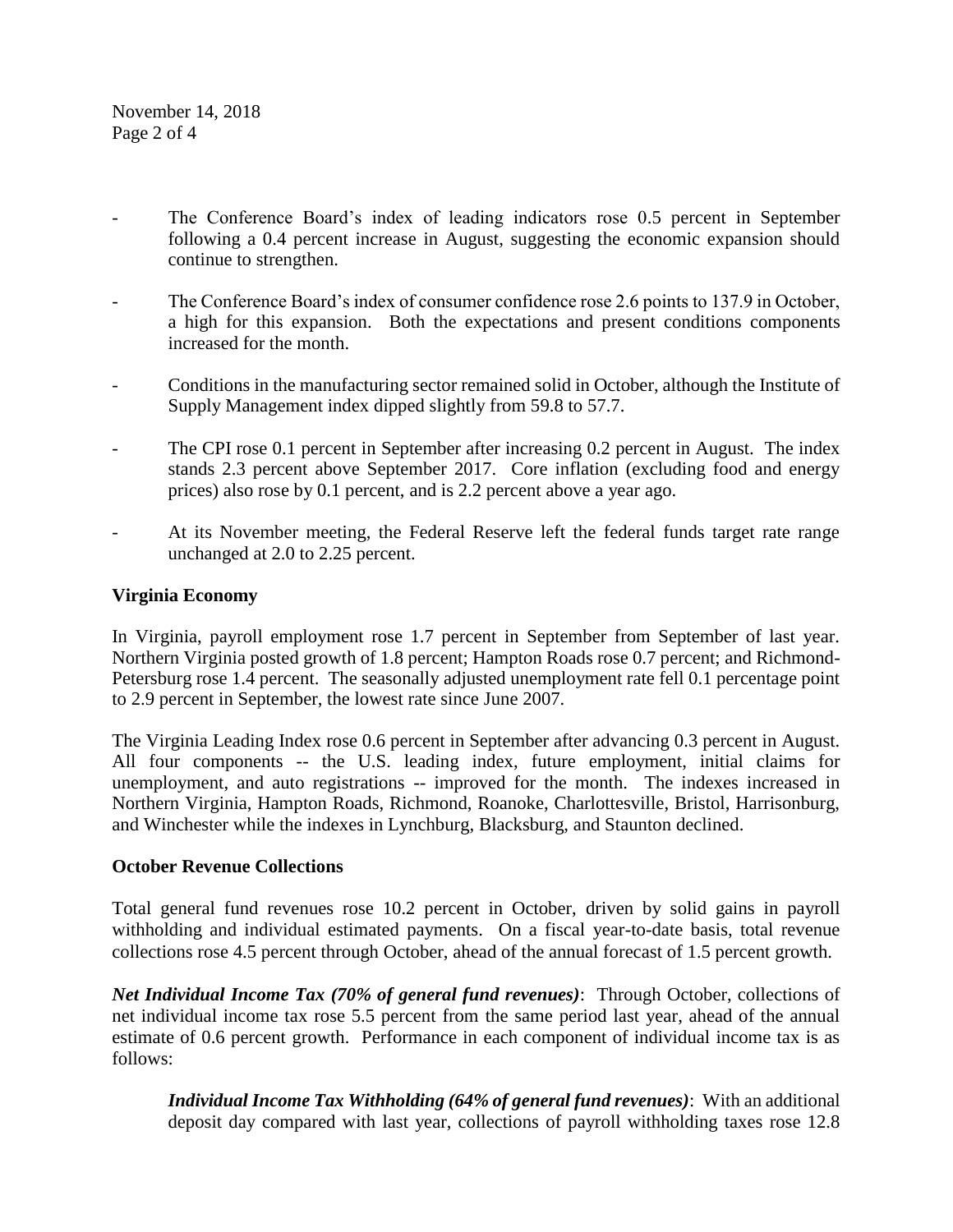November 14, 2018 Page 3 of 4

> percent in October. Year-to-date, collections have grown 4.1 percent, ahead of the annual estimate of 2.6 percent growth.

> *Individual Income Tax Nonwithholding (17% of general fund revenues)*: October is not typically a significant month for collections in this source. Collections of \$132.8 million were above the \$110.5 million collected in October of last year. Year-to-date collections were \$663.2 million compared with \$574.2 million in the same period last year, growing by 15.5 percent and well ahead of the annual estimate of a 3.0 percent decline.

> *Individual Income Tax Refunds*: Through October, the Department of Taxation issued \$221.3 million in refunds compared with \$207.6 million in the same period last year, a 6.6 percent increase.

*Sales Tax (18% of general fund revenues)*: Collections of sales and use taxes, reflecting September sales, fell 1.7 percent in October. On a year-to-date basis, collections have risen 4.7 percent, ahead of the annual estimate of 2.5 percent growth.

*Corporate Income Tax (5% of general fund revenues)*: October collections in this source include estimated payments from corporations with a February through January fiscal year, including many retailers. Collections of corporate income taxes were \$12.2 million in October compared with \$16.3 million last year. On a year-to-date basis, collections of corporate income taxes were \$239.6 million compared with \$269.0 million in the same period last year, a 10.9 percent decline compared with the annual forecast of 5.8 percent growth.

*Wills, Suits, Deeds, Contracts (2% of general fund revenues)*: Collections of wills, suits, deeds, and contracts – mainly recordation tax collections – were \$33.3 million in October, compared with \$34.0 million in October of last year, a decline of 2.0 percent. On a year-to-date basis, collections are down 7.4 percent, trailing the annual forecast of 3.1 percent growth.

#### **Other Revenue Sources**

The following list provides data on October collections for other revenue sources:

|                                     | <b>Year-to-Date</b> | <b>Annual</b><br><b>Estimate</b> |
|-------------------------------------|---------------------|----------------------------------|
| Insurance Premiums (2% GF revenues) | <b>NA</b>           | 11.4%                            |
| Interest Income (0.3% GF revenues)  | 37.6%               | 7.8%                             |
| ABC Taxes (1% GF revenues)          | (7.9)%              | 3.4%                             |

Note: Monthly collections of insurance company premiums are being transferred to the Transportation Trust Fund per Chapter 896, 2007 Acts of the Assembly until the required amount of \$168.7 million has been deposited.